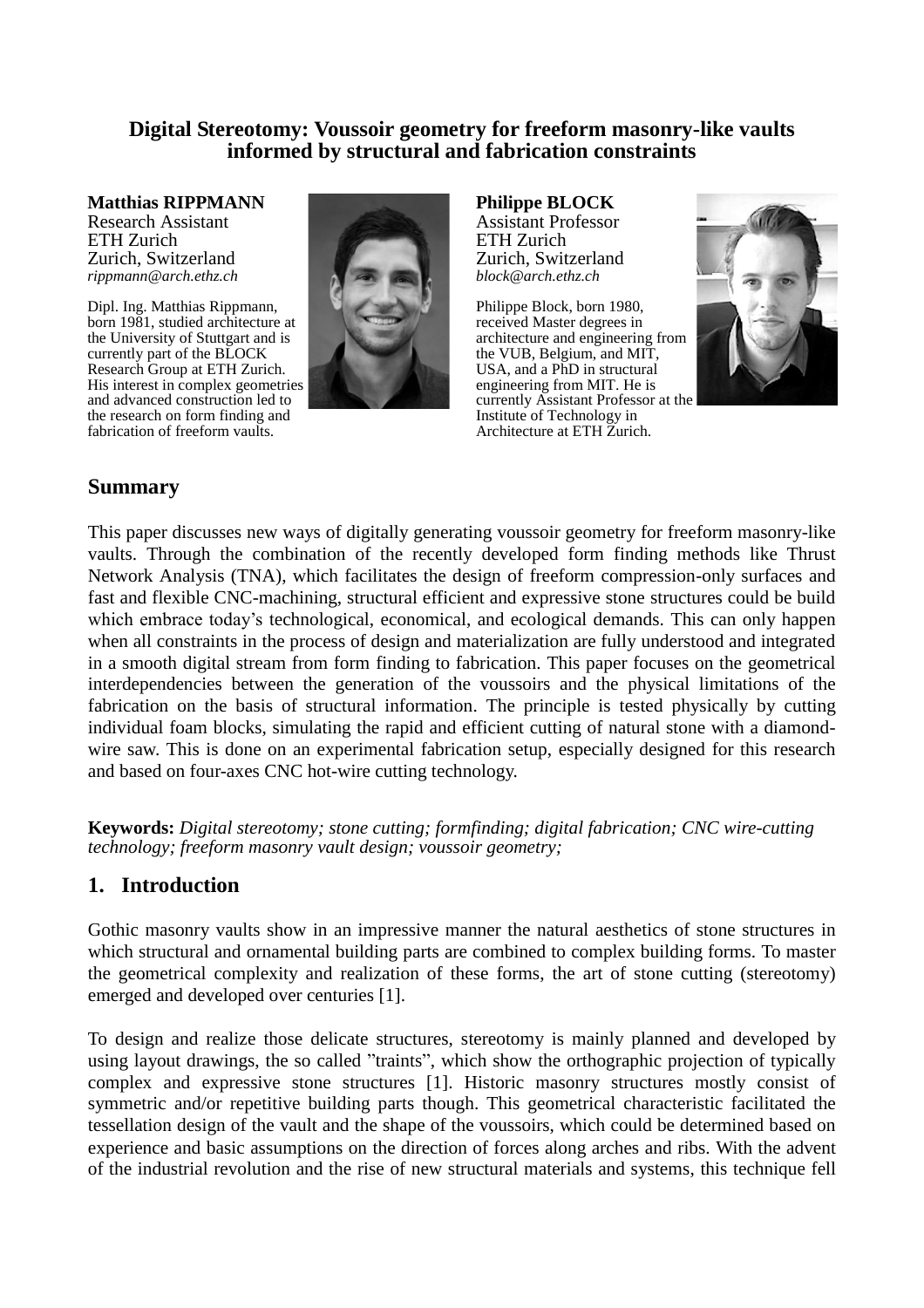into oblivion, which caused a major shift in architecture, leaving stereotomy stagnating until today [\[2\].](#page-7-1)

Equipped with new digital design and fabrication tools, we are now encouraged to rediscover the great potential of building elegant and efficient stone structures. Thanks to new form finding methods [3,4], it is possible to design freeform, compression-only vaults in a digital CAD environment in structurally intuitive ways [\[5\].](#page-7-2) On the fabrication side, CNC machines designed to process stone efficiently are already widely used and well established in the industry [7,8]. Computational approaches have been used to generate and visualize complex three-dimensional representations of stone vaults. These approaches incorporate the analysis and investigation of existing structures but also the modification and manipulation of certain tessellation patterns on double curved geometries by using three-dimensional modelling software and build-in transformation commands [\[9\].](#page-7-3)

These developments and technical advances clearly hint that there could be a future for new types of stone vaults. This mainly embraces the use of new form finding methods, especially e.g. TNA, which significantly increase the flexibility of designing and shaping compression-only vaults, resulting in a wider spectrum of vault designs in general. In addition, the automated process of CNC stone cutting enhances the slow and meticulous procedure of cutting complex elements.

However, with the emergence of asymmetrical, double-curved forms new and complex challenges arise concerning the spatial generation of appropriate tessellations and the geometry of individual voussoirs. In that respect, two-dimensional, orthographic projections seem to have little relevance for the future of advanced vault design, with inherently non-repetitive, three-dimensional building parts. A particular challenge is the generation of vault tessellation and voussoir geometry, based not only on architectural and aesthetical considerations, but also integrating structural information as well as fabrication and assembly constraints within an informed and cross-linked computational framework.

Except for the new challenges related to "geometrical" complexity, the building industry is also facing environmental constraints. "Freeform" is no longer accepted at any cost; efficiency of material use is a key consideration to embrace today's economical and ecological demands.

With respect to the above mentioned aspects, it is clear that the state-of-the-art of stereotomy research cannot provide a satisfactory method to generate and process the individual voussoirs and their continuous bond in freeform masonry-like vaults. In the following sections of the paper, we will introduce the main components of the above mentioned framework, focussing on the aspect pertaining informed voussoir geometry. Section [2](#page-1-0) will introduce the interdependent constraints with respect to the structural behaviour and the process of materialization. In Section [3,](#page-3-0) the fundamentals and strategies of informed voussoir geometry will be discussed. Sections [4](#page-5-0) will show details of an experimental fabrication setup, developed to directly test the proposed approaches through scale prototypes. Finally, conclusions of this study are given in Section [5.](#page-6-0)

# <span id="page-1-0"></span>**2. Interdependent Geometrical Constraints**

The interdependent constraints concerning the generation and arrangement of voussoirs derive from three fundamentals of freeform vault design (Fig. 1):

1. the desired shape of the vault and its tessellation or pattern is subject to specific architectural and tectonic requirements and design intents;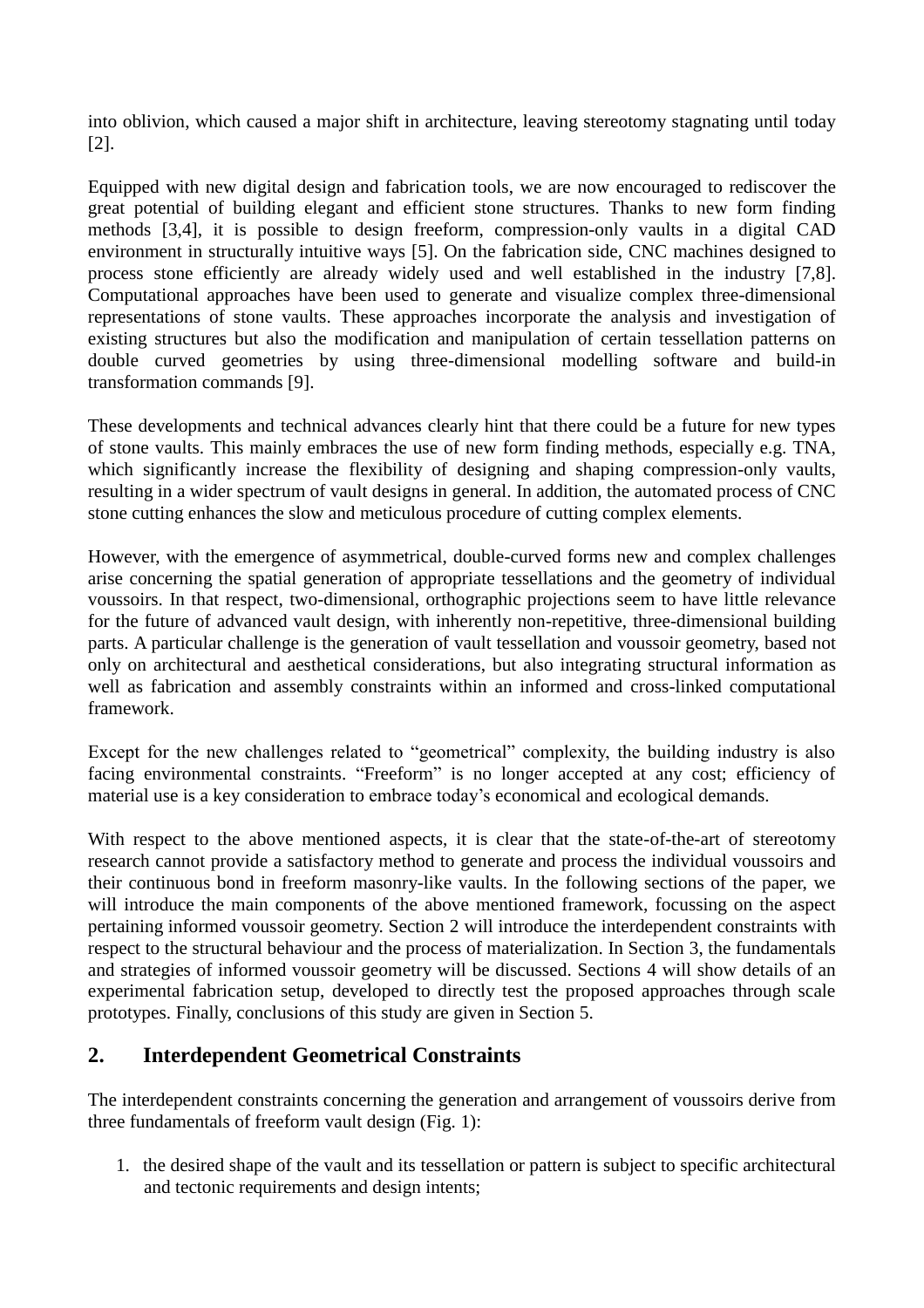- <span id="page-2-0"></span>2. the structural behaviour of the vault, including the local distribution and direction of forces, specify not only the structural shape, but also the stereotomic design; and
- 3. fabrication and assembly constraints limit the materialization of the masonry-like vaults.

#### **2.1 Architectural and Tectonic Requirements**

From all aspects which influence the overall shape of the vault by contextual, functional and visual considerations, the architectural and tectonic requirements and design intents are the softer ones. Moreover, specific patterns can be used as guidelines for the configuration of individual elements of the structure [9,2].



*Fig. 1: Interdepending constraints* 

To find a structural shape, which is needed for a compression-only masonry vault, the surface is designed by TNA form-finding methods from scratch [3,4] or by automatic approximation of a given surface [\[6\],](#page-7-4) combining good structural form with the architects' design intent. This surface is represented by a continuous NURBSsurface for subsequent, digital processes. To define certain, visual guidelines for the tessellation of the surface, initial topologies and rules can be defined using network definitions (e.g. using a branch-node matrix) for further implementation.

### **2.2 Structural Requirements**

Structural requirements determine the local thickness of the vault, and hence also the local extrusion values for the voussoir generation. Additionally, the orientation of the tessellation, and therefore the contact faces of neighbouring voussoirs, wants to be aligned to the local force flow. By controlling minimal and maximal overlaps a staggered bond of the voussoirs in the structure is ensured, providing the necessary interlocking between the discrete elements to avoid sliding failure. The structural information of the compression-only vault is represented by

a set of local surface information about the magnitude and direction of forces within the thrust network. This information is carried out by using TNA and stored in reference to the local coordinates (*u*,*v*-parameters) on the NURBS-surface which defines the overall geometry of the structure [3,4]. The spatial tessellation of the surface is then iteratively generated by a surfaceconstrained relaxation which results in an optimal configuration with respect to the above defined requirements (cf. Section [2\)](#page-2-0). A weighted and hierarchical approach will be implemented in future research to embrace the conflicts between interdepending parameters and to generate possible solutions under different criteria.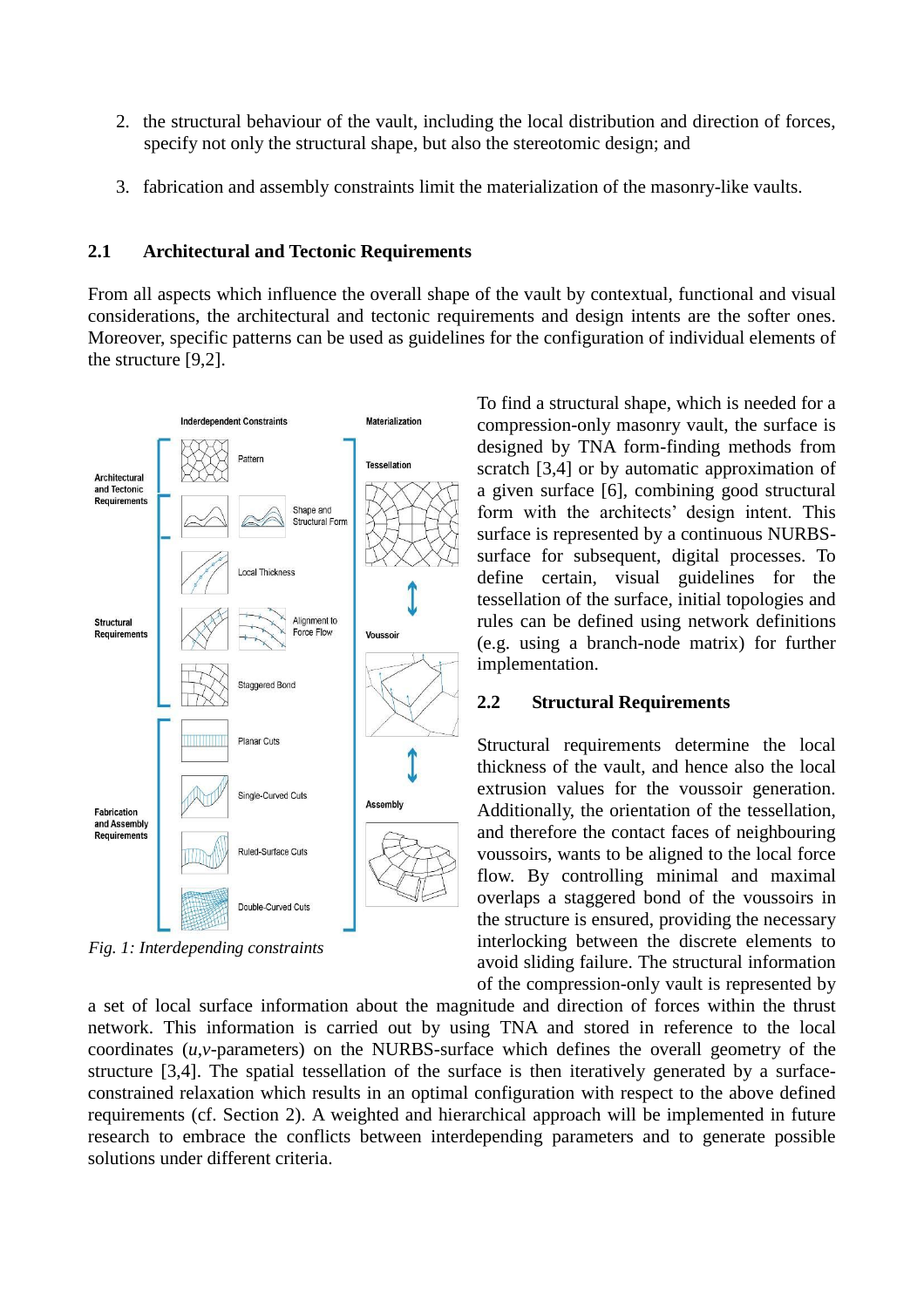### **2.3 Fabrication and Assembly Requirements**

The fabrication and assembly requirements determine geometrical constraints which will inform the continuative materialization process. These constraints are defined by possible fabrication techniques used in automated stone machining. Circular saw machining usually result in planar surfaces, where extrusion cuts with two-axes wire stone saws are described by single curved surfaces. More geometrical flexibility is accomplishable with three-to four-axes wire stone cutting technology capable of cutting ruled surface geometries. In terms of geometrical flexibility, this is being seconded only by automated freeform stone milling, for instance by five-axes robotic stone cutting technology. The maximum and minimum dimension and volume of the voussoirs is defined by the physical machine setup used for fabrication and assembly.

These geometrical limitations and the machine setup need to be specified in a bidirectional way, balancing the technical feasibility of the machine process and the geometrical flexibility needed. For instance, five-axes robotic milling would allow for a maximum of geometrical flexibility for the generation of voussoirs (double curved faces), whereas straight cuts with a circular saw would limit the geometrical flexibility the most (planar faces). On the other hand, the efficiency in terms of fabrication time, material waste and availability of these technologies needs to be taken into account (cf. Section [3.1\)](#page-3-1).

### **2.4 Materialization Process**

The materialization process of masonry-like vaults itself is geometrically defined in three phases, specifically: the generation of a tessellation, the description of the individual geometry of the voussoirs and the construction sequence respectively the assembly strategy of the structure. All phases are based on the above mentioned geometrical constraints.

These listed geometrical constraints cannot be integrated as discrete, autonomous parameters for the further process of materialization. In contrast, most constraints are highly interdependent, demanding a weighted multi-variable optimization strategy aiming for a "best fit" configuration of the tessellation and the voussoir geometry, considering different criteria like structural stability, efficiency of material use, smoothness of the approximated shape, effectiveness of the construction sequence, etc. Subsequently, structural models and discrete element methods have to be used to evaluate various solutions.

# <span id="page-3-0"></span>**3. Informed Voussoir Geometry**

The previous section of the paper gave an overview of all the geometrical constraints, informed by design, structure and fabrication, to be considered for the tessellation of a freeform vault and the generation of its voussoirs. This section focuses in particular on the influence of these geometrical constraints on fabrication techniques and vice versa, coupled and informed by structural information.

### <span id="page-3-1"></span>**3.1 Geometry and Fabrication**

Of all subtractive processes to produce discrete, solid block elements, wire stone cutting is of particular interest for the objectives set out above. Most importantly, it provides a certain degree of geometrical flexibility, which is needed for freeform vault design, thanks to the complex ruledsurface cuts possible with a 4-axes wire saw. In addition, wire stone cutting is the preferable technique considering the production requirements according to precision, speed and clearance [\[8\].](#page-7-5)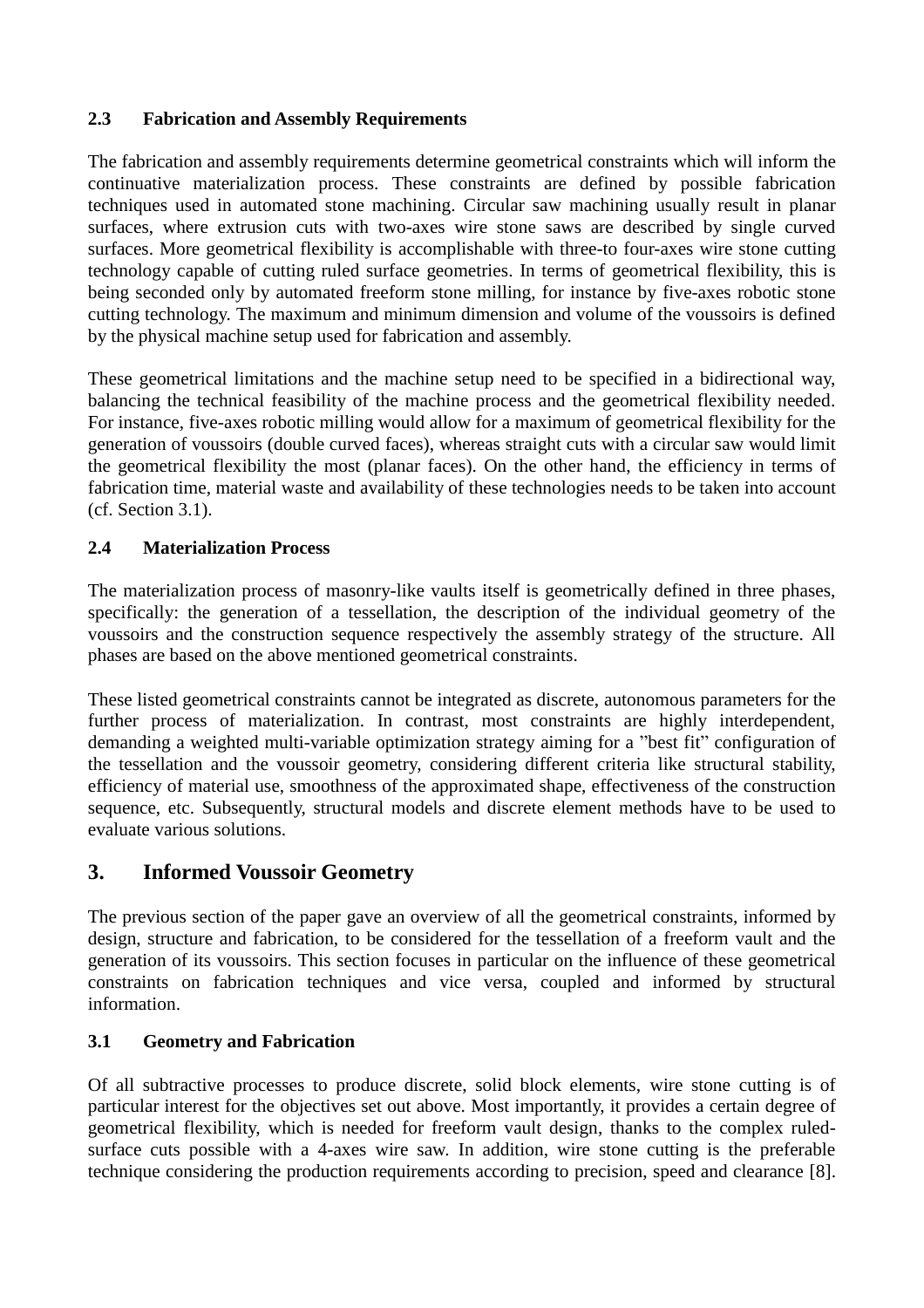Another advantage is the efficient use of material. In contrast to e.g. milling the cut-off material remains as a block, which can be used for smaller scale masonry.

#### **3.2 Voussoir Generation**

Ideally, the force flow is perpendicular to the main load bearing faces of neighbouring voussoirs. Therefore, the interface surfaces should be normal to the thrust surface. Working with extrusions and lofts, we identify that all those faces can be ruled surfaces. This can be explained by comparing the generation of the voussoirs and corresponding distribution of forces of a barrel vault, an axially symmetrical dome structure, and a double-curved freeform vault (Fig. 2).



*Fig. 2: ruled surface contact faces*

One basic principal of the force flow of a compression-only structure is the orientation of the forces along the thrust surface. The normal of any contact face of the voussoirs needs to be tangent to the thrust surface. This needs to be guaranteed, in order to prevent instability through sliding between the voussoirs. In other words, a contact surface is described by lofting through a set of lines normal to the thrust surface which is by definition a ruled suface.

Fig. 2.a shows a barrel vault with a segmented tessellation resulting in planar contact faces. The dome in Fig. 2.b is smoothly tessellated along the longitude of the dome, which generates single curved contact faces. The freeform vault tessellation shown in Fig. 2.c has twisted ruled surfaces. All contact faces of these examples are ruled surfaces, and are thus theoretically possible to process with wire-cutting machines. Other constraints, such as clearance and angle restrictions of the CNC machine and selfintersection of cuts during the cutting process need to be checked.

Depending on the curvature of the vault, the intrados and extrados of the voussoirs can be globally or locally approximated by ruled surfaces [10,11]. In case this approximation is insufficient for strong curvature geometry, the fabrication technique can be combined with multi-axes milling to locally process double-curved, freeform geometry [\[7\].](#page-7-6)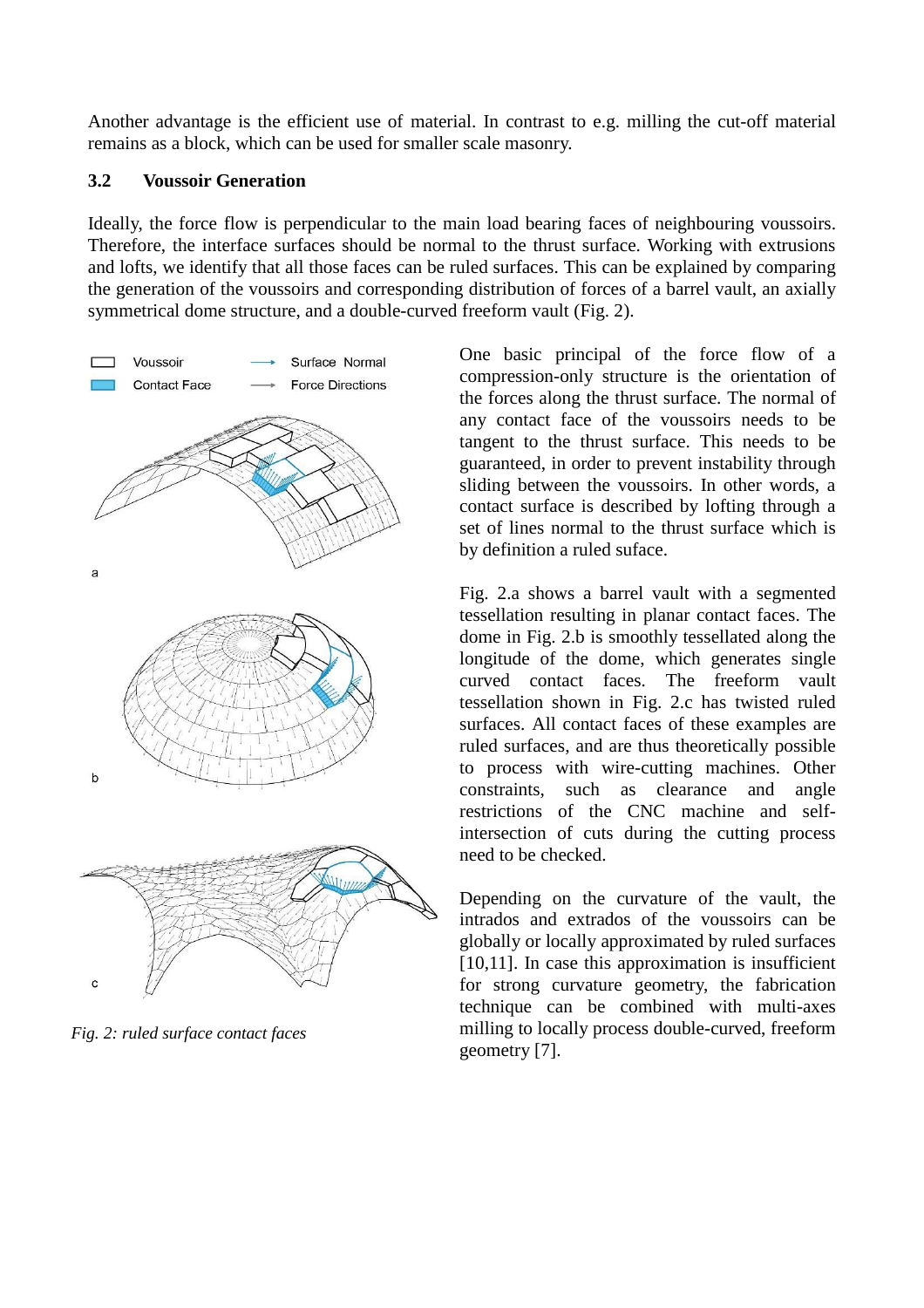# <span id="page-5-0"></span>**4. Experimental Setup for Automated Fabrication**

#### **4.1 Experimental, Physical Setup for Automated Fabrication**

The results of the method described in the previous section were generated and physically produced on a customized 4-axes CNC wire cutter. The device was designed and constructed considering the geometrical flexibility needed for cutting individual voussoirs of freeform vaults. The experimental fabrication setup designed for this research, is based on hot-wire cutting technology. It allows the exploration of the geometrical interdependencies between the form of the voussoirs and the physical limitations of the machine. The individual elements are cut out of foam blocks, basically simulating



*Fig. 3: Customized 4-axes CNC wire cutter*



*Fig. 4: Program sequence of developed software*

almost one-to-one the rapid and efficient cutting of natural stone with a diamond-wire saw [\[8\].](#page-7-5) In Fig. 3 illustrates its geometrical configuration based on four axes. Besides a linear axis  $(X = 980$  mm) for the frame movement, it comes with two individual axes  $(U,V = 910$  mm) to guide the wire, which are attached along the vertical parts of the frame. A turntable as the forth axis  $(A = 360^{\circ})$  is fully integrated in the machine process and provides 360 degrees of cutting clearance.

#### **4.2 Software Development for 4-Axes CNC wire cutting**

The developed CAM technology comprises an inhouse written (by the first author) program to generate the necessary tool path data for the machining of solid foam blocks.

Fig. 4 describes the software routine to process the geometrical objects by analysing, detecting and exporting the specific data and information [12,13,14].

The first step of the fully automated routine is to define the individual solid (NURBS polysurface) and the dimension of the initial material block (bounding box). The shape will then be aligned for the "best fit" position within the material block, in order to reduce the cut off volume and hence save material. Next, the individual surfaces are analysed and approximated within given tolerances (for non-ruled surfaces) or aligned (for doubly ruled surfaces) to fit the machine setup best. Furthermore, plausibility checks are made to detect possible self-intersection cuts of surfaces or violations of defined angle restrictions by the machine setup. The surfaces are then getting clustered and ordered in a way that the last bottom cut will finally release the voussoir from the material block. Specific lead-in and lead-out strategies as well as tool path optimisation for concave and convex creases are used to export the final machine code. This G-Code gets generated as a standard CNC program (NIST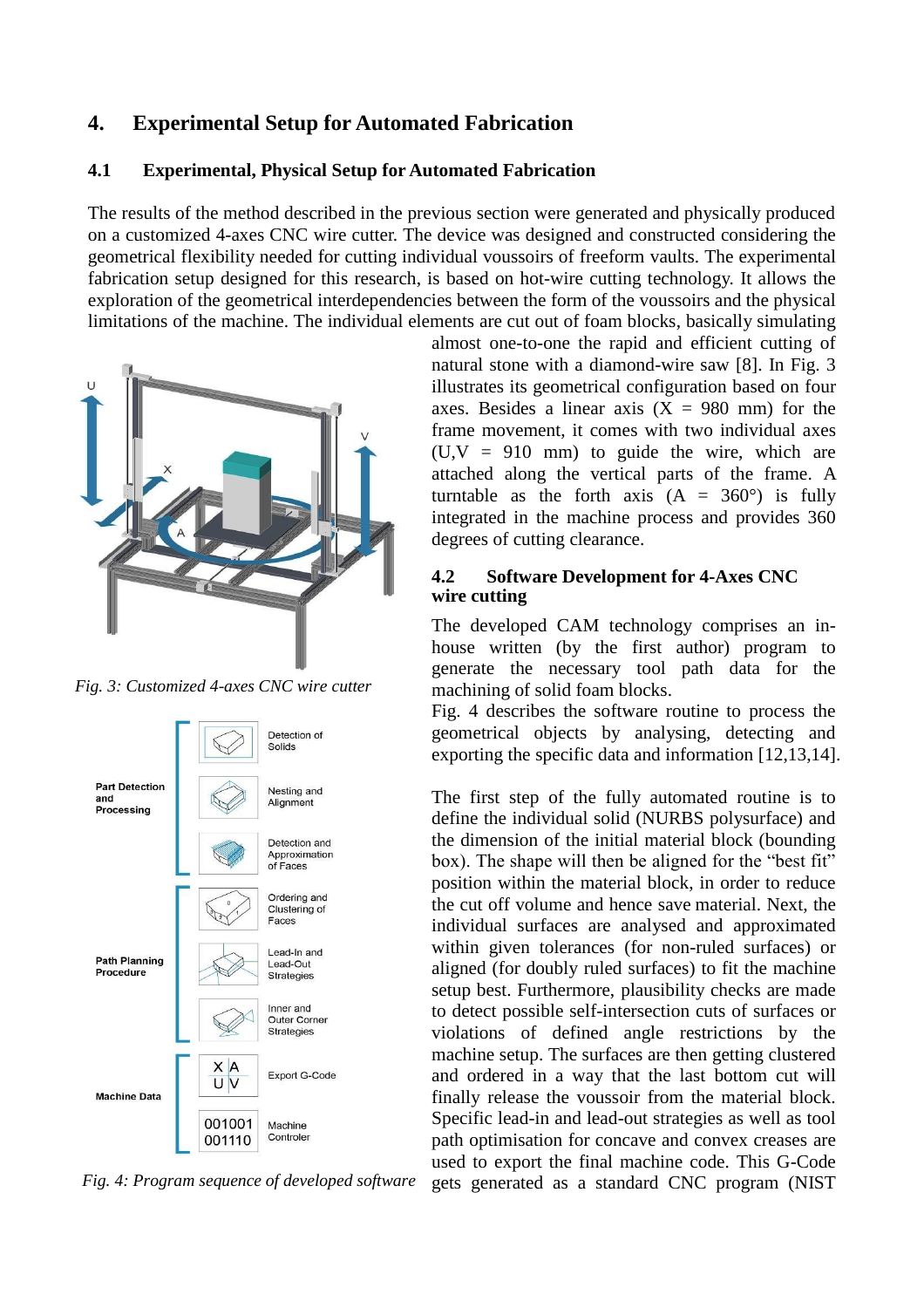RS274NGC) and fed to the machine controller via USB [\[15\].](#page-7-7) The above described program is written in the programming language Visual Basic and integrated as a plug-in in the CAD software Rhinoceros 4.0 [16].

#### **4.3 First results**

Fig. 5 shows the cutting process of a single voussoir undergoing different stages. The Styrofoam block is mounted on the turntable, while the hot wire is travelling through the material. This voussoir sample is one single piece of a patch of highly individual part geometries, as shown in Fig. 6. This model serves as a proof of concept for the efficient realisation of voussoirs with complex geometries for freeform masonry-like vaults.



*Fig. 5: 4-axes CNC wire-cutting in progress Fig. 6: Staggered voussoir foam samples*



*Fig. 8: Sample pieces produced on the developed fabrication setup*

# <span id="page-6-0"></span>**5. Conclusion**

This paper has described a powerful approach and technique to materialize masonry-like vaults. A strategy for generating individual and geometrically complex voussoirs has been developed, taking into account architectural, structural and fabrication requirements. The closer investigation of these requirements resulted in a set of geometrical, interdependent constraints for the process of materialization. A customized machine setup was developed in respect to the technological, economical, and ecological relevant fabrication constraints. The setup serves as a physical testing environment to explore the feasibility of the concept. First foam testing pieces in model scale could be produced successfully to form freeform masonry-like vaults.

The promising results unveil new possibilities in real stone cutting of freeform masonry-like vaults, highlighting the feasibility and efficiency of compression-only structures. Further research will be necessary to develop strategies to generate vault tessellations based on structural requirements and appearance combined. This paper has focused on cutting geometries for masonry-like vaults, but